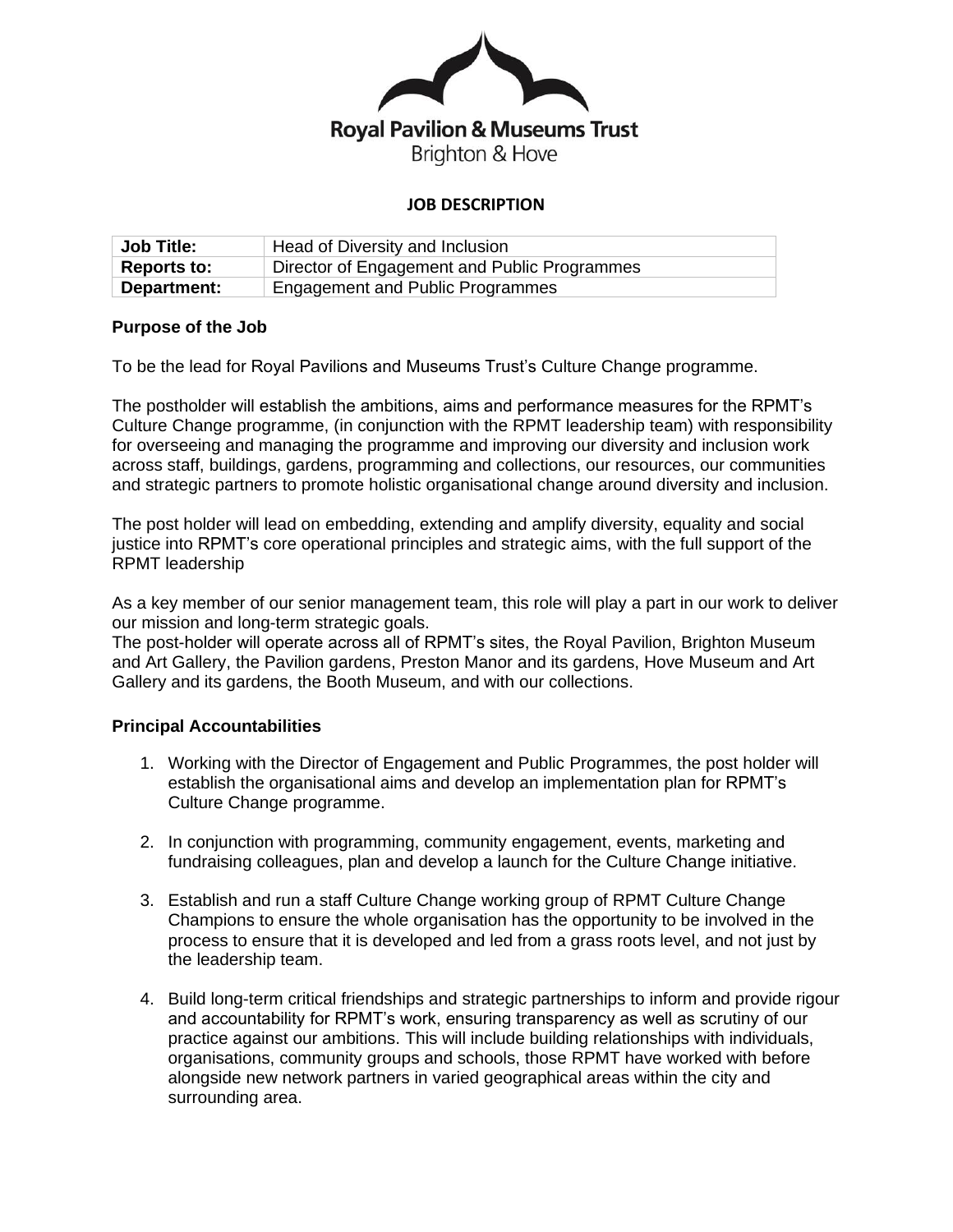- 5. Establish a Culture Change Oversight Group of external advisers created from an open call-out for participants. Manage the formation of the group by creating an agreed Terms of Reference, develop a mechanism for selecting and inducting group members, and arrange meetings and managing expenses and expectations. Be the main RPMT point of contact for group members.
- 6. Work with and provide reports to the trustees of the James Henry Green Trust, a key funder of the Culture Change workstream.
- 7. Identify, develop, commission and in some cases deliver staff, trustees, and partner organisation training models to support the Culture Change programme, including anti racism and socially just practice training, including responses to international campaigns such as Black Lives Matter and Me Too.
- 8. Establish and maintain Culture Change programme workstreams in conjunction with RPMT's Executive Board and Senior Management Team.
- 9. Develop a mechanism for staff and the public to propose changes to RPMT interpretation in exhibitions and galleries and online to ensure greater diversity and inclusion in our displays and public interactions, including languages and interpretation models.
- 10. Work with colleagues to develop a methodology for increasing the diverse and inclusive nature of our collections, including the descriptions used in our collections records and the development of targeted research to enhance our understanding of aspects of the collections
- 11. Work with colleagues to research the histories of our buildings and collections so that RPMT can reflect on the legacies of these and develop strategic initiatives in response
- 12. Work with colleagues to review RPMT policies and practices to ensure they reflect the organisation's commitment to an anti-racist and socially-just ethos, and its ambition to build equitable relationships with international partners in ways which reflect the global nature of our collections, buildings and history.
- 13. Develop mechanisms for RPMT to recognise and celebrate the achievements of our communities in the past and the present.
- 14. Develop an embedded diversity and inclusion evaluation process with RPMT's Data Analyst.
- 15. Contribute towards plans for the re-development of the central gallery at Brighton Museum & Art Gallery which will draw on the richness of our collections and the diverse experiences of our communities to present compelling new narratives which excite, engage and resonate with our audiences in and beyond the museum.
- 16. Publish and share the outcomes of the Culture Change programme when appropriate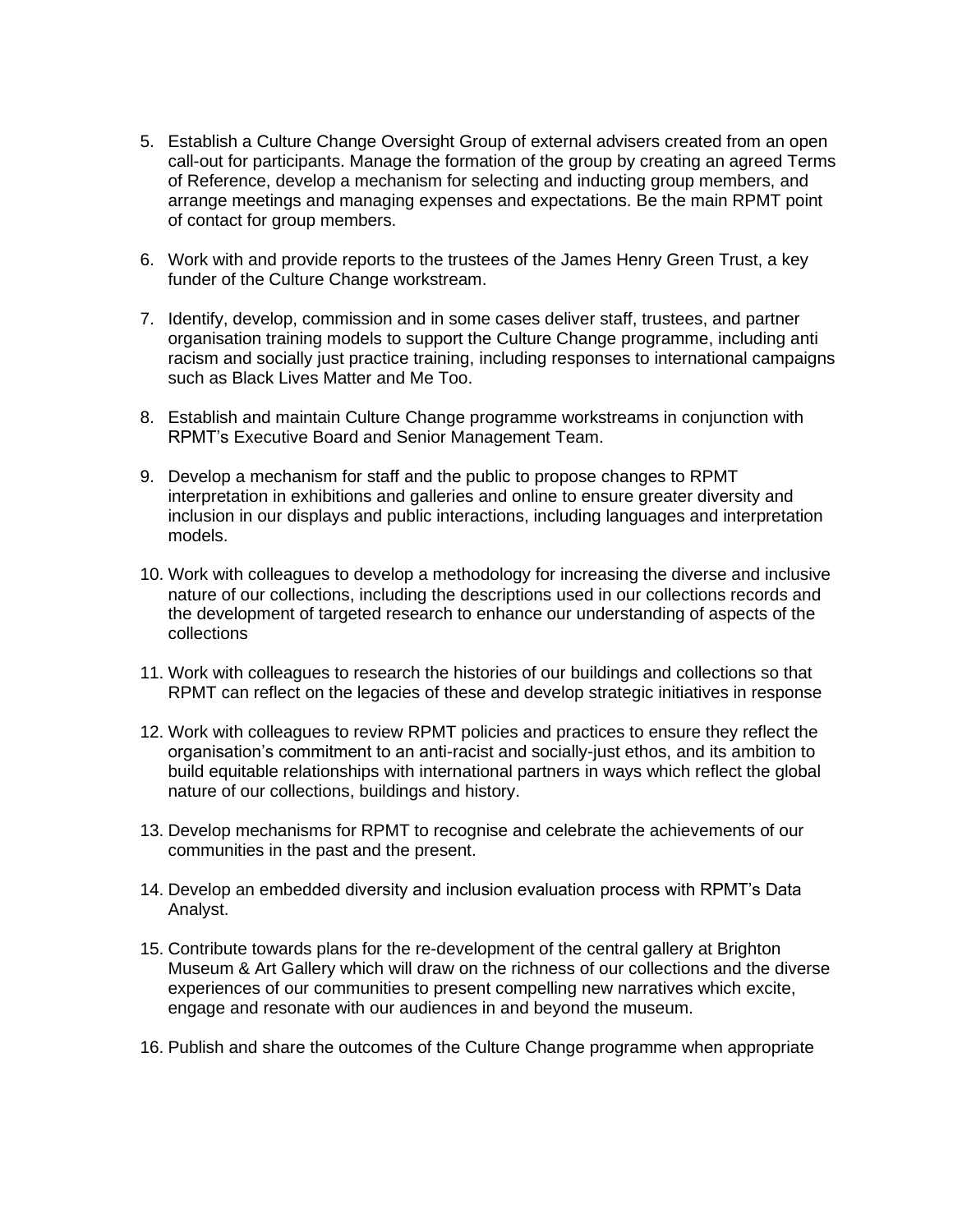## **General Accountabilities**

To develop practices within the Trust that uphold and develop the principles of the Trust's Equality in Employment Policy and the Equalities Policy in relation to staff and to service provision.

To be responsible for the implementation of, and compliance with, the provisions of legislation relating to the health and safety of such employees and areas of the workplace as fall under your direct control and for complying with legislation relating to such works and contracts as are within your direct responsibility.

The list of duties in the job description should not be regarded as exclusive or exhaustive. There will be other duties and requirements associated with your job and, in addition, as a term of your employment you may be required to undertake various other duties as may reasonably be required. All staff will occasionally be asked to work front-of-house across any of our sites.

All staff will have an individual work plan explaining how they are contributing to the delivery of our vision and business plan which will be updated annually.

Every member of staff will work as one team looking after five sites and three gardens. They will:

- Be visitor focused and business-like.
- Be a great museum professional.
- Always be listening and learning.
- Be an ambassador for RPMT.

Your duties will be as set out in the above job description but please note that the Trust reserves the right to update your job description, from time to time, to reflect changes in, or to, your job.

You will be consulted about any proposed changes.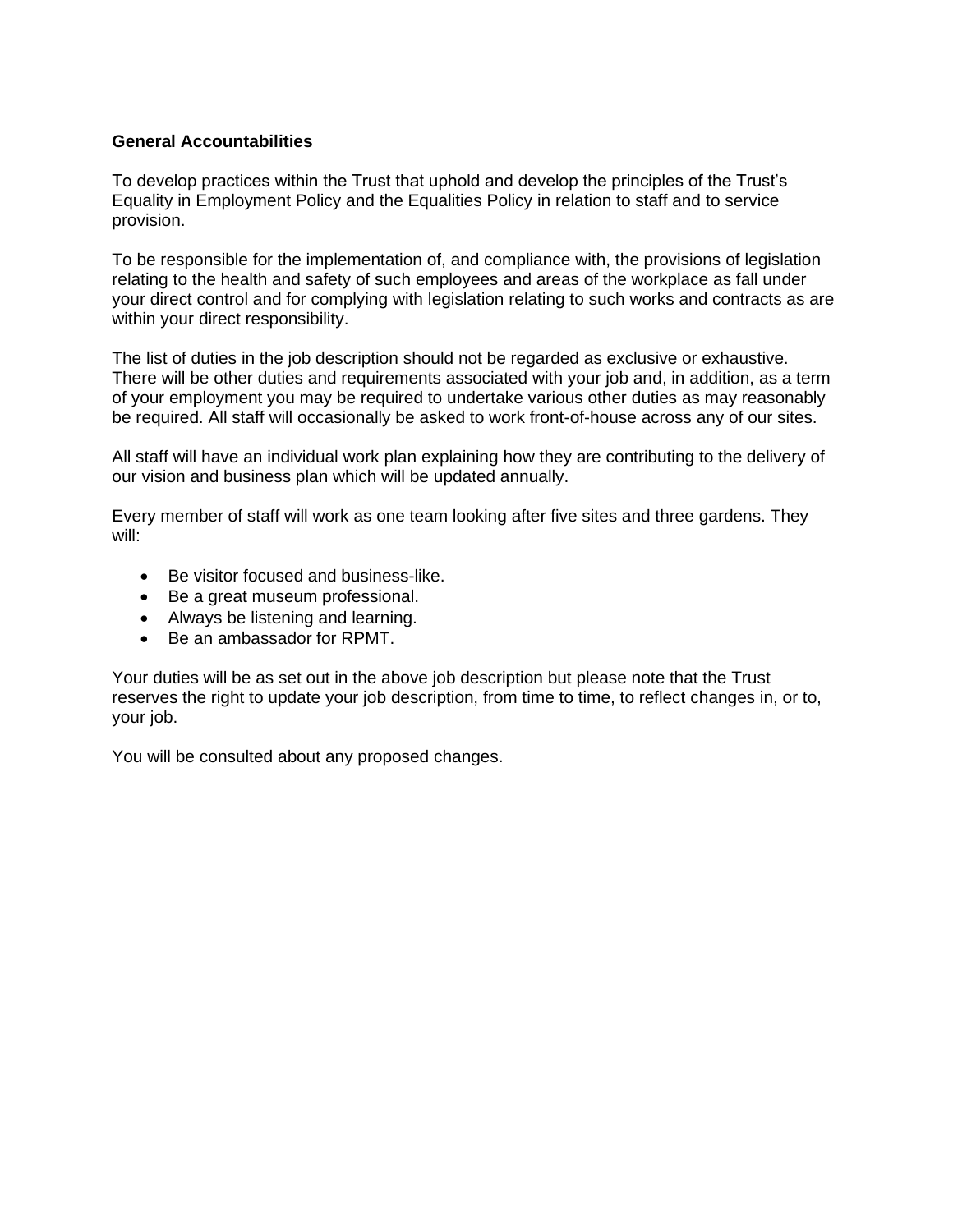

# **PERSON SPECIFICATION**

| <b>Job Title:</b> | <b>Head Diversity and Inclusion</b>                 |
|-------------------|-----------------------------------------------------|
| Reports to:       | <b>Director of Engagement and Public Programmes</b> |
| Department:       | Engagement and Public Programmes                    |

# **Essential Criteria**

| <b>Job Related</b><br>Education,<br>Qualifications<br>and Knowledge | Educated to degree level or professional vocational qualification or a<br>substantial and comparable level of knowledge and experience<br>Thorough knowledge of current diversity and inclusion agendas for<br>museums and their cultural, educational and social inclusion role,<br>including current policies from ACE, DCMS and the work of activist<br>groups                                                                                                                                                                                                                                                                                                                                                                                                                                                                                                                                                   |
|---------------------------------------------------------------------|---------------------------------------------------------------------------------------------------------------------------------------------------------------------------------------------------------------------------------------------------------------------------------------------------------------------------------------------------------------------------------------------------------------------------------------------------------------------------------------------------------------------------------------------------------------------------------------------------------------------------------------------------------------------------------------------------------------------------------------------------------------------------------------------------------------------------------------------------------------------------------------------------------------------|
| Experience                                                          | Significant experience of working within diversity and inclusion in<br>museums, heritage or other relevant organisation<br>Knowledge of and experience in working in diversity and inclusion in a<br>museum/heritage or other relevant organisation<br>Experience of working with museum collections and /or historic buildings<br>around contested heritage<br>Proven experience of working with diverse individuals, community<br>groups, organisations and partners<br>Proven experience of improving diversity and inclusion within an<br>organisation<br>Experience in the use of digital tools for diversity and inclusion work<br>Experience of financial planning and budget management<br>Experience of developing policies and programmes<br>Experience of setting up effective externally recruited advisory groups<br>Substantial experience of partnership working<br>Experience of project evaluation |
| Skills and<br><b>Abilities</b>                                      | A clear understanding of a wide range of diversity and inclusion and<br>access issues, particularly in relation to museums and historic houses<br>Excellent interpersonal skills<br>The ability to think strategically and to develop and implement strategy<br>The ability to matrix manage people, working with a team towards a<br>common goal<br>The ability to work alone effectively, to be self-motivated and to use<br>initiative<br>Excellent research and written skills and ability to proofread<br>Excellent organisational and time management skills                                                                                                                                                                                                                                                                                                                                                  |